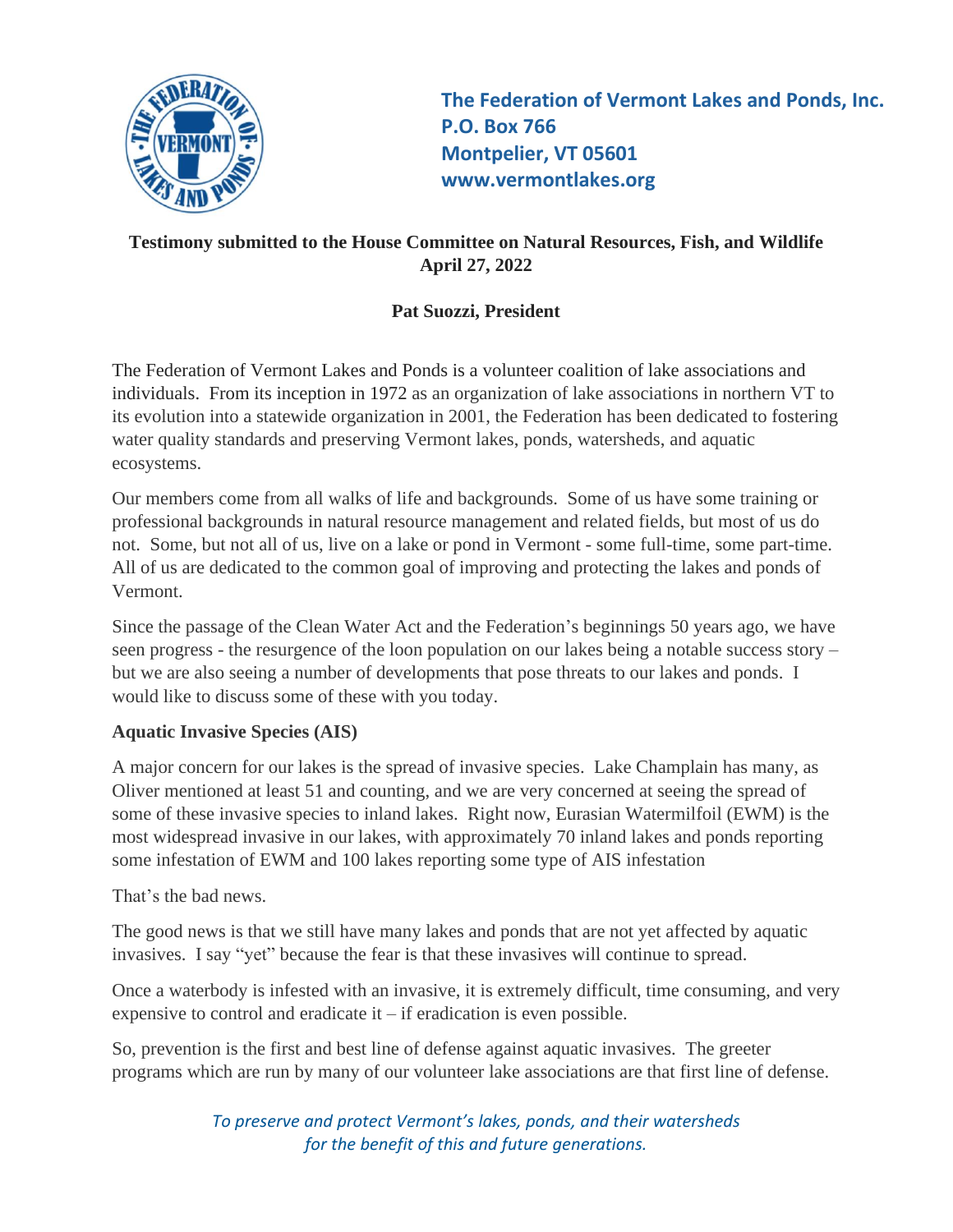Greeters inspect boats entering and leaving a waterbody, and those with boat wash stations clean the boats, to ensure that they are not transporting any type of invasive.

However, we have only about 32 greeter programs, and only 4 of those with boat washers, while we have over 800 lakes and ponds, at least 91 of these larger than 100 acres – and the larger the lake, the more boats entering and leaving.

You may well ask: since prevention is vital, why don't we have more greeter programs? These programs are usually created and run by volunteer lake associations, often in collaboration with a local municipality. This requires considerable time and organization on the part of volunteers and these programs require funding. The greeters are usually paid staff, so although the programs are managed by volunteers, funding is necessary.

These programs do receive some funds from the Department of Environmental Conservation's (DEC) Aquatic Nuisance Control Grant-in-Aid program. This program funds, not only greeter programs, but also invasive control programs. The funds come mostly from the portion of motorboat registration fees that is allocated to DEC. Part of DEC's allocation is used for staff salaries and the rest is put into the Grant in Aid program. For a number of years, that amount has been plateaued at \$450,000.

Last year the request for grant-in-aid funds for these programs was over \$1.8 million so no program is fully funded, leaving volunteer associations to make up the difference by fundraising, and this also means that many of these programs are unable to run the number of days and hours needed to provide full protection to their lakes.

That's problematic, for sure, but we are facing a worse scenario. For 2023, these funds are expected to be cut down to \$350,000 to be spread across both prevention and invasive control programs. That is worrisome – even as we need more greeter programs and more hours and days covered and more invasive control programs, we are facing a serious funding cut.

There are some solutions and I want to thank Rep. Kari Dolan on behalf of the Federation and all of our members for sponsoring H.554, the AIS decal bill that was introduced during this session. This bill would institute an Aquatic Invasive Species Decal fee for motorboats with the funds raised going to the Aquatic Nuisance Control Program. This would help to defray the expected reductions. This is a user based fee program. By paying this fee, boats that use our public waters -whether from in state or from out of state – would directly contribute to helping to protect those public waters. Unfortunately, the bill did not advance this session but we very much appreciate Rep Dolan's work for bringing it forward and we're hopeful to see progress on this idea in the near future.

Thus far, I have talked mostly about prevention, but control and mitigation of aquatic invasive species is of great concern. Invasives, particularly Eurasian Watermilfoil, are easily spread, most often they are spread by boats moving from waterbody to waterbody. This makes it very important that those lakes with invasives do all that they can to reduce, control, possibly eradicate their infestations to ensure that these invasives are not spread to other lakes. The tools available to do so are few and the cost very high.

The Federation of Vermont Lakes and Ponds, Inc. | P.O. Box 766 | Montpelier, VT 05601 | [www.vermontlakes.org](http://www.vermontlakes.org/)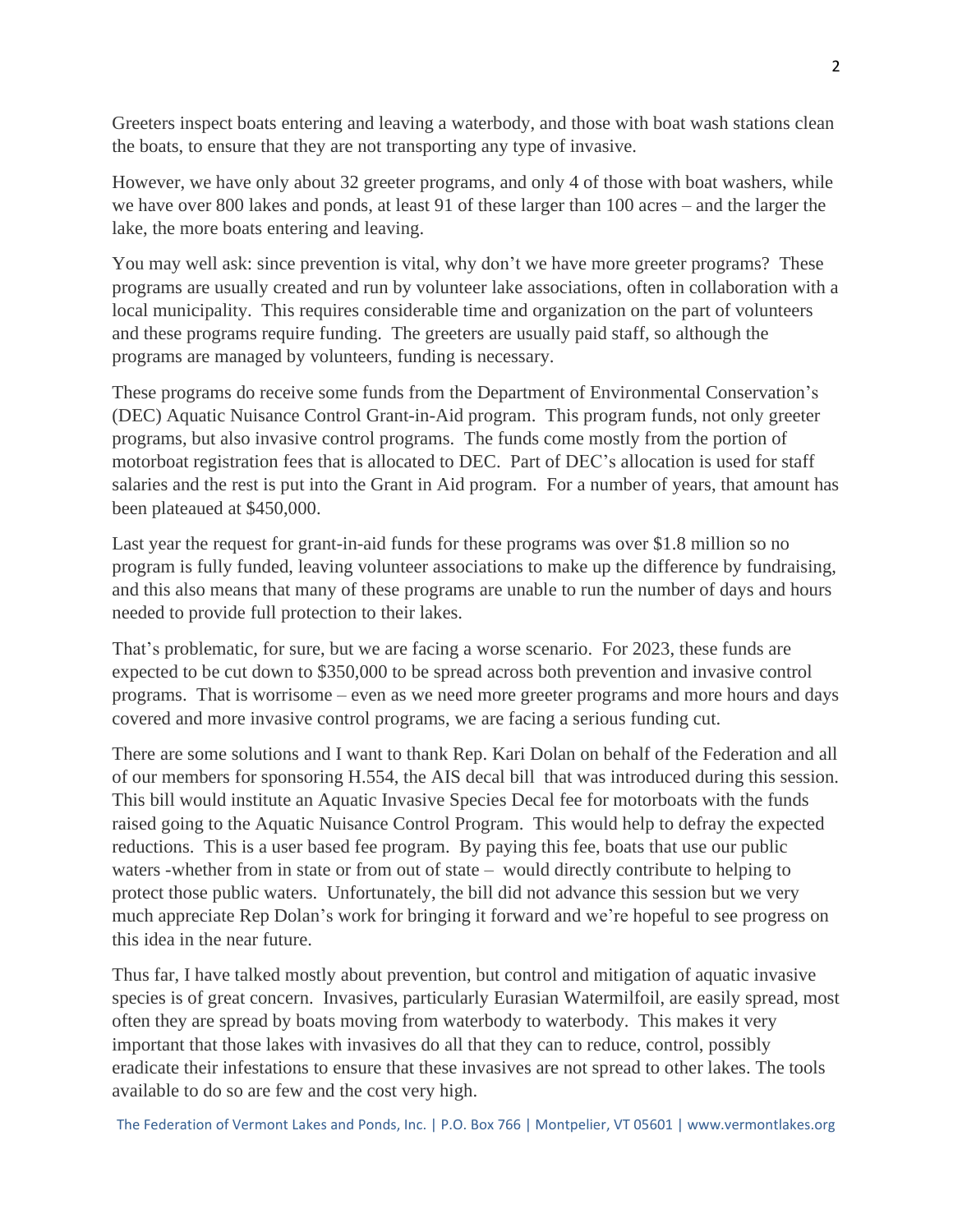Unlike some other states, Vermont does not have a statewide management plan for lakes and ponds. Rather it falls to individual, mostly volunteer, lake associations to deal with infestations of invasive species. The process for doing this can be complex, requiring study and research into the science of invasives and methods of control, creation of a management plan, often associations need to bring in professional consultants, which costs money to do surveys of the lake, and they must then work through the state's stringent permitting process. (As a side note, this is not a criticism of the permitting process. It is right that it should be careful and deliberative.) At the same time, these volunteer groups must do extensive fundraising in order to pay for this process and to actually implement control activities.

I'd like to reiterate that this burden falls mostly on the shoulders of volunteers who rely on guidance and scientific expertise from the DEC Lakes and Ponds staff. These volunteers are tireless: writing grants, creating fundraising campaigns, researching and creating lake management plans, working with local and state officials but they cannot do it without the expertise of DEC staff.

Managing invasive species benefits all users of our public waters and perhaps more importantly, it protects the lake ecosystem. Not only that but Vermont statute requires this (10 V.S.A. § 1451)

Invasive species, by definition, have no natural predators and therefore can and will outcompete native species. If allowed to proliferate they can easily damage and overwhelm an ecosystem. An invasive like Eurasian Watermilfoil can become the dominant aquatic plant in a lake, reducing the native plant species that provide habitat and food for native fish and other aquatic fauna. It can also reduce boating and other recreational opportunities and have a cascading effect on local and state economies by reducing revenues from property taxes and from tourism.

Yet as I noted, state funds for doing this vital work are being reduced. In addition, one of the two positions in the Aquatic Nuisance Control area in the DEC Lakes and Ponds program was recently disappeared. Hundreds of volunteers work hard but we rely on the expertise of DEC staff to provide the scientific basis for our work. Volunteers willingly work to raise money to help our public waters but we still need a basic level of funding from the state to support foundational programs.

We are concerned that at a time when we are seeing greater pressure on our lakes from increased use and when the state is encouraging more tourism and more people to move here, funding would be reduced and a key position would be lost in an area vital to ensuring that our pristine lakes are protected and that those with infestations are improved.

## **Phosphorus**

Another concern that I would like to raise with you is the increase in phosphorus loading we are seeing in some of our lakes. While phosphorus loading has long been recognized as a problem in Lake Champlain, phosphorus concentrations are on the rise in many inland lakes.

The Federation of Vermont Lakes and Ponds, Inc. | P.O. Box 766 | Montpelier, VT 05601 | [www.vermontlakes.org](http://www.vermontlakes.org/) Shoreline development is certainly part of the problem. Runoff from developed properties bring nutrient laden sediment into the lakes. This sediment flowing into our lakes can contribute to algae blooms, reduce water clarity, and bring other pollutants into the lake.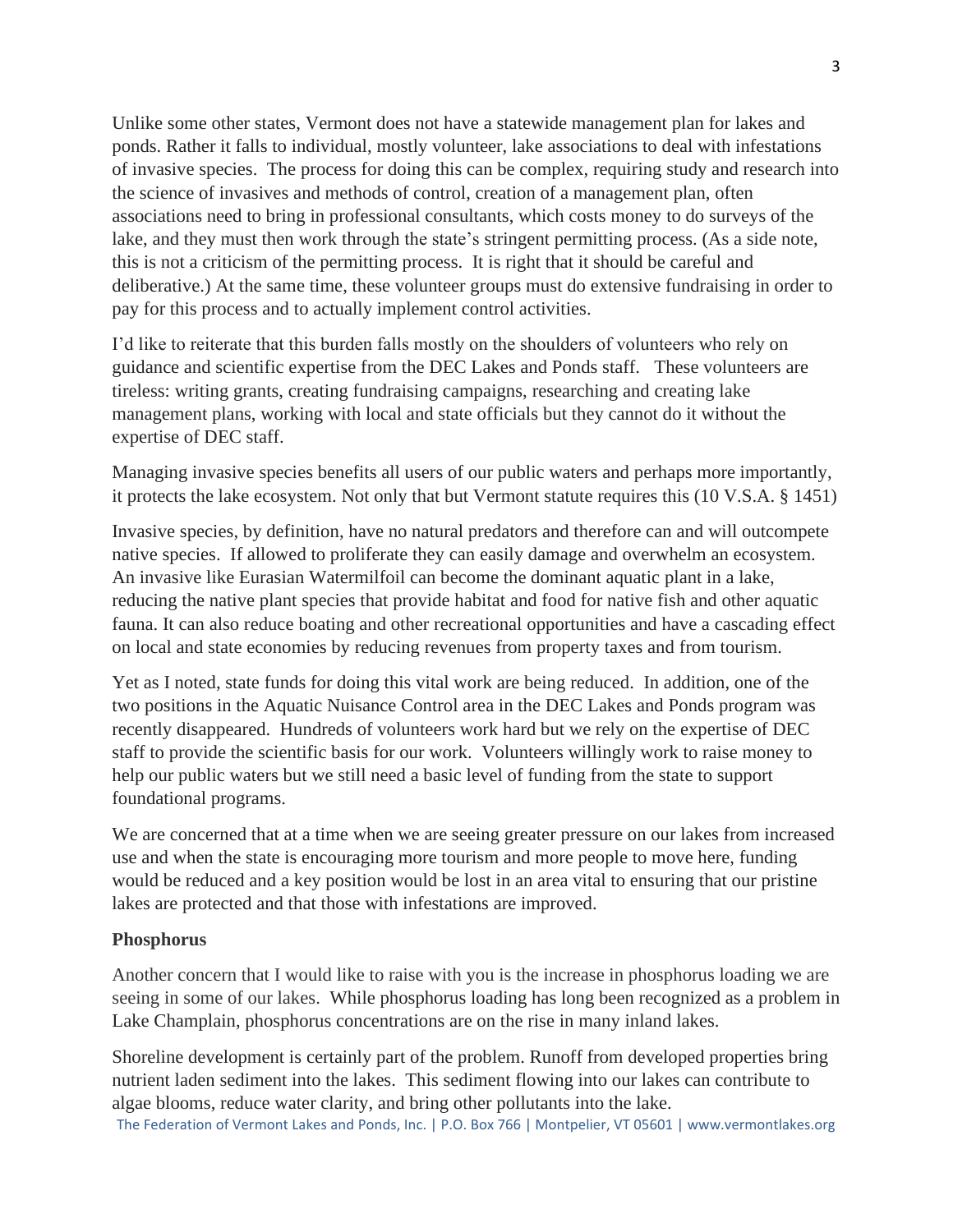One of our most important tools in working with property owners to mitigate this runoff from their properties has been the Lake Wise program, developed by Amy Picotte in DEC Lakes and Ponds.

This program is ideal, because it provides positive incentives for lake shore owners to change the way they manage their property and adopt more lake friendly practices, reducing runoff, and creating naturally vegetated lake shores that reduce shoreline erosion and provide habitat for native insects and pollinators and help to shade the water which is beneficial to fish.

Amy Picotte has led that program and has been amazing in the work she has done around the state with property owners, with creating training for contractors on lake friendly construction practices, creating a bioengineering manual showing property owners how to improve their shorelines, creating educational materials, including lists of native vegetation, meeting in person with property owners to give them guidance on what to do, and doing presentations, leading tours of lake friendly properties, overseeing remediation projects.

## Amy is amazing!

Yet since her retirement in December, this position has been held open for accrual of "vacancy savings". At a time when we are seeing rising levels of phosphorus and greater concern about algae blooms in our lakes, why would a position specifically aimed at working with property owners, contractors, and lake associations to help solve this problem be left open?

Increases in phosphorus are of especial concern for our most pristine lakes, such as Willoughby or Maidstone. It is vitally important to protect these lakes and to preserve them in as pristine a condition as we possibly can. To that end, petitions have been submitted to reclassify these lakes to A(1) status, conferring greater statutory protection on the lakes and their watersheds. However, a barrier to this reclassification is a nearly 50 year old rule regarding septic systems. This rule was based on the conventional systems of that time and does not reflect new technology that is far more efficient and cleaner than those old systems. This possibly needs a legislative fix (to 10 VSA 1259 (d)). We are hopeful that such a fix can be done soon as we worry that continued long delays may result in further degradation of our cleanest lakes.

Finally, the Shoreline Protection act which went into effect in 2015 has been a great help to address the kinds of activities that add runoff to our lakes, and it has helped to educate the general public about best practices. We thank the legislature for passing that legislation. but we need better enforcement, and we need stricter municipal zoning and permitting along with continued educational outreach.

## **Changes in boating technology**

Another concern that has arisen around our lakes in recent years is changes in boating technology. The concern right now specifically regards wake boats, which can create very large waves, using ballast tanks. These large waves have the potential to cause shoreline erosion, and because they use downward thrusts in their operation they can cause bottom scouring, potentially releasing legacy phosphorus into the water column.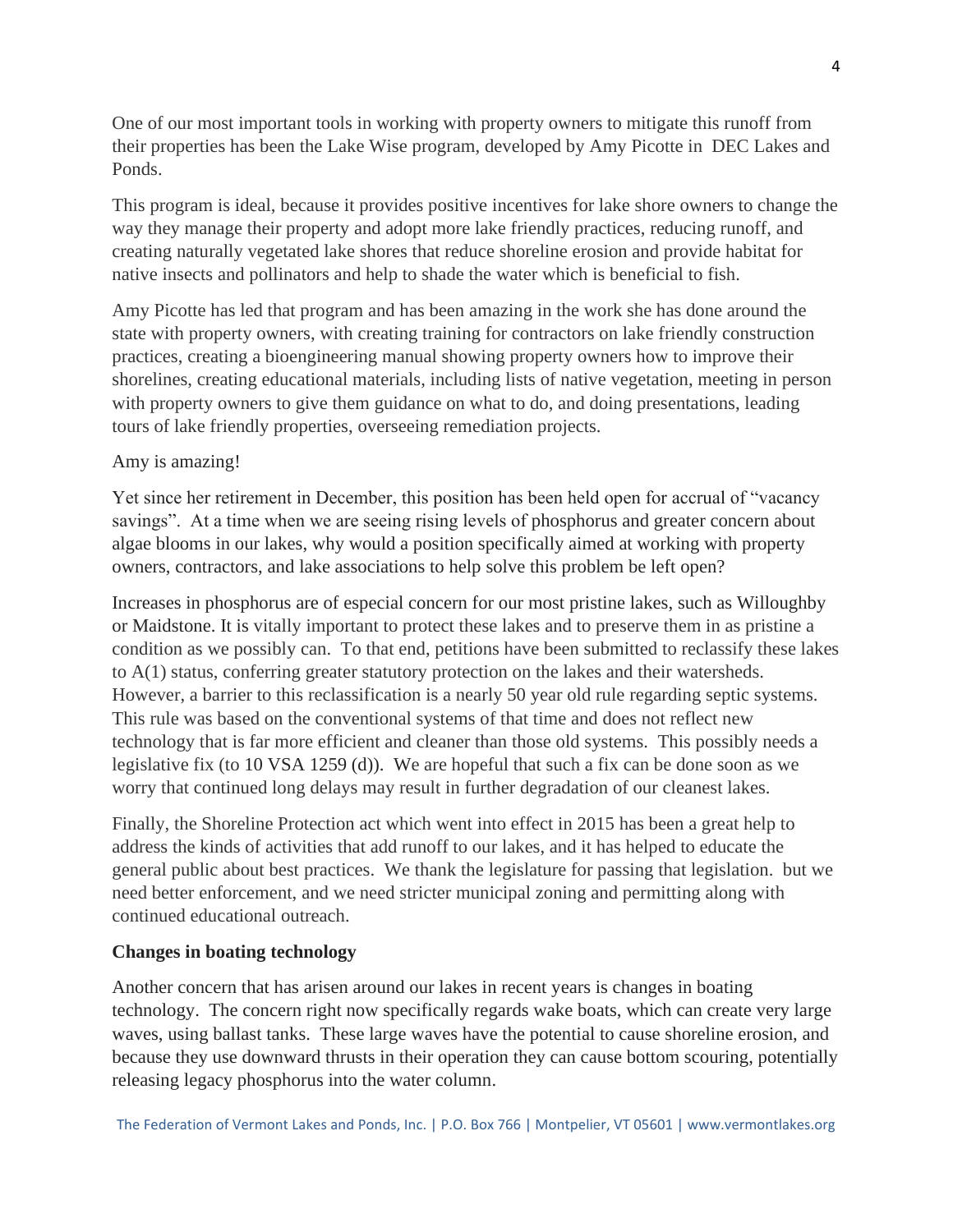The ballast tanks also cannot be completely drained when leaving a lake and so have the possibility of spreading invasives to other lakes. The Federation has expressed our concerns about the potential harm to lakes and have urged the Agency of Natural Resources to proceed expeditiously with examining the issue and making appropriate rules.

Our concern goes further than this specific instance, however -that is to ensuring the ability of the Agency to act quickly to develop appropriate rules as technology changes, possibly bringing other types of problems to our lakes, including safety issues, spread of invasives, or harm to shorelines, or lake bottoms.

As mentioned above, we are seeing greater pressure on our lakes from an increase in usage. More people are getting outside and enjoying this wonderful resource, which is great, but it also adds to the pressure on all of us to ensure that the right rules are in place, and that we have the right resources to protect the health of our public waters.

## **Staffing**

I have mentioned – more than once - the work our volunteers do. We are fortunate to have a very active and aware citizenry in Vermont who are willing to devote a great deal of time to working to protect Vermont's natural resources. Hundreds of lake association volunteers around the state devote thousands of hours to protecting and enhancing the health of our public waters. They run greeter programs, work on aquatic invasive control, participate in the lay monitoring program that provides data on water quality, participate as invasive patrollers for early detection of invasives, sample tributaries, write grants to fund runoff and invasive mitigation projects, develop educational materials for lake users, do many public presentations, and often deal with difficult and controversial issues, sometimes having to weather public attacks and combat the spread of misinformation.

These volunteers rely on a small DEC staff, to provide advice, scientific expertise, and training. Yet even as the need for this work continues to expand, the staff in DEC's Lakes and Ponds program has been cut. As I mentioned above, there currently is only one person running the entire Aquatic Nuisance Control program and now, the Lake Wise Coordinator position, is being held open to "accrue vacancy savings". These two positions are key positions that work directly with our lake associations. It might not seem like a lot in the bigger picture but consider that the training and advice that these two positions provide to volunteer lake associations is amplified a hundredfold or many hundredfolds by the work all of these volunteers are able to do when trained and empowered by staff experts.

The Federation of Vermont Lakes and Ponds represents these volunteer associations who are dedicated to helping to improve and protect the health of our state's public waters. We are absolutely willing to continue to do this work, to shoulder this burden, and we continue to reach out and bring more people on board to do the work BUT, we do need some help. We need a reasonable level of funding for prevention and mitigation of aquatic invasives - and thanks to Rep Dolan, H. 554 has shown a way to raise at least some of the needed funds. And we need the restoration of the staff positions mentioned to provide technical advice, expertise, and training.

The Federation of Vermont Lakes and Ponds, Inc. | P.O. Box 766 | Montpelier, VT 05601 | [www.vermontlakes.org](http://www.vermontlakes.org/)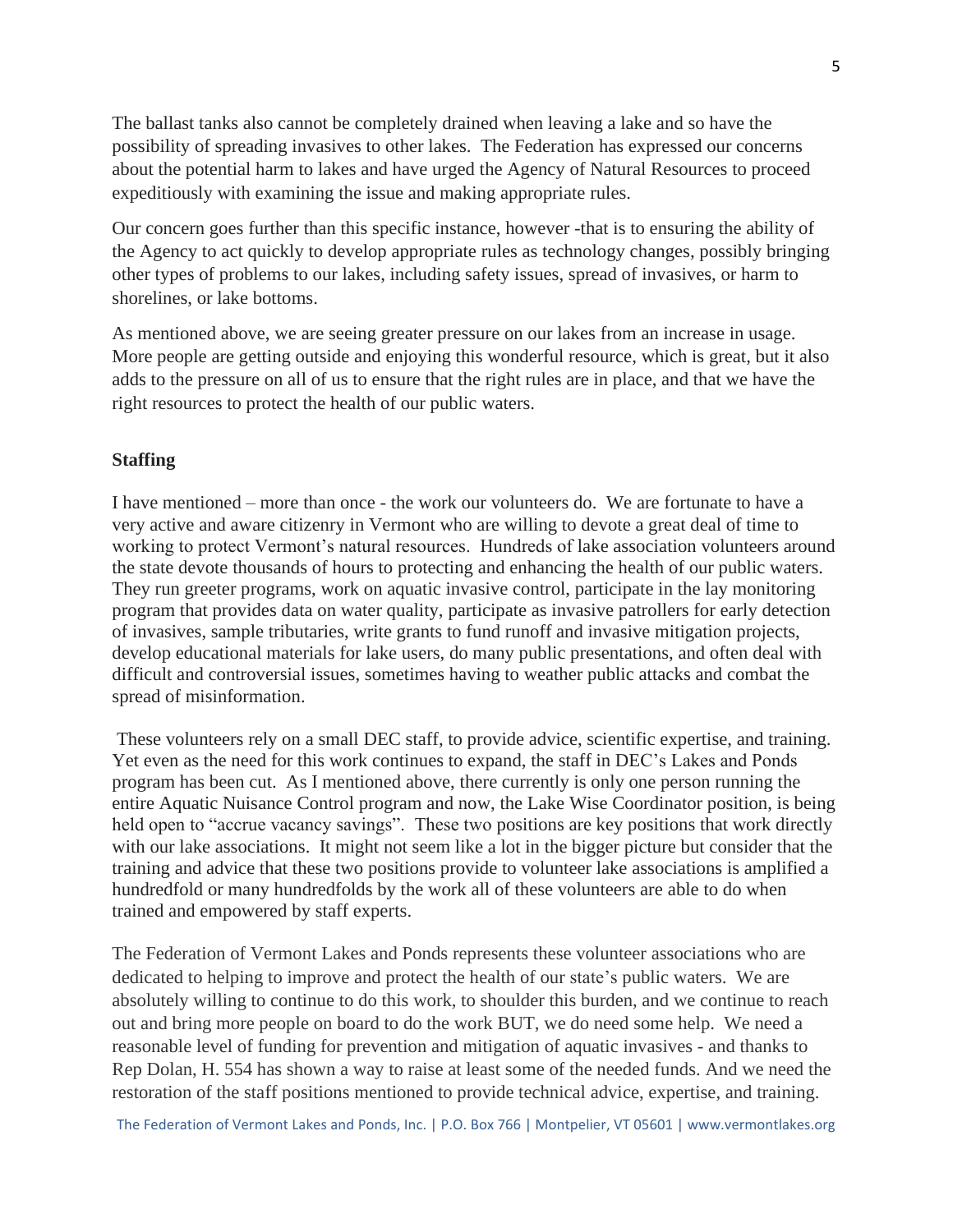Our lakes and ponds are the jewels of Vermont, hosting innumerable forms of wildlife, providing recreation as well as peace and solace, attracting tourists, helping to make Vermont such a wonderful place to live. As Oliver noted, we are rarity in this country in having more pristine lakes than nearly anywhere else. But these lakes are not this way by mere chance - it doesn't just happen. Our lakes are special due to the work of a dedicated and talented, albeit small, DEC staff and with their support due to the work of hundreds of volunteers. Through this collaboration, we not only have been able to prevent degradation of many of our waters, but we are seeing improvements in some. My own home lake – Lake Iroquois is an example. Due to the work of our volunteer lake association, we have seen significant decreases in phosphorus loading over the last several years.

But we cannot continue to preserve what is already excellent and to improve those lakes that need it, while suffering cuts to an already small staff and reductions in already meager funds. We urge the Committee and the legislature to consider the health of our lakes now and in the future when allocating public resources.

In closing, we, all of us, are only stewards of these lands and waters. Climate change is upon us and we can see that the concerns and problems I have raised are only some of the difficulties we are facing. Warming waters, development, greater usage are all putting pressure on our public waters. Our lakes and ponds are more than just areas for recreation. They are the lifeblood of our environment – nothing lives without clean water.

We owe it to future generations to be good stewards and to do the best we can to improve the health of our natural environment, to undo the damage that we humans have caused to the best of our ability, and to pass on to those who come after us a better place than we inherited. We have a lot of work yet to do and I ask you to consider this and remember that we are working not just for ourselves today but for future generations.

#### SUPPLEMENTAL INFORMATION

#### APRIL 27, 2022

#### **AQUATIC INVASIVE SPECIES**

*It is the policy of the State of Vermont to prevent the infestation and proliferation of invasive species in the State that result in negative environmental impacts, including habitat loss and a reduction in native biodiversity along with adverse social and economic impacts and impacts to the public health and safety*. (10 V.S.A. § 1451)

Number of Lakes & Ponds: 800+

Number of Lakes greater than 100 acres: 91

Number of Lakes reporting Eurasian Watermilfoil: 70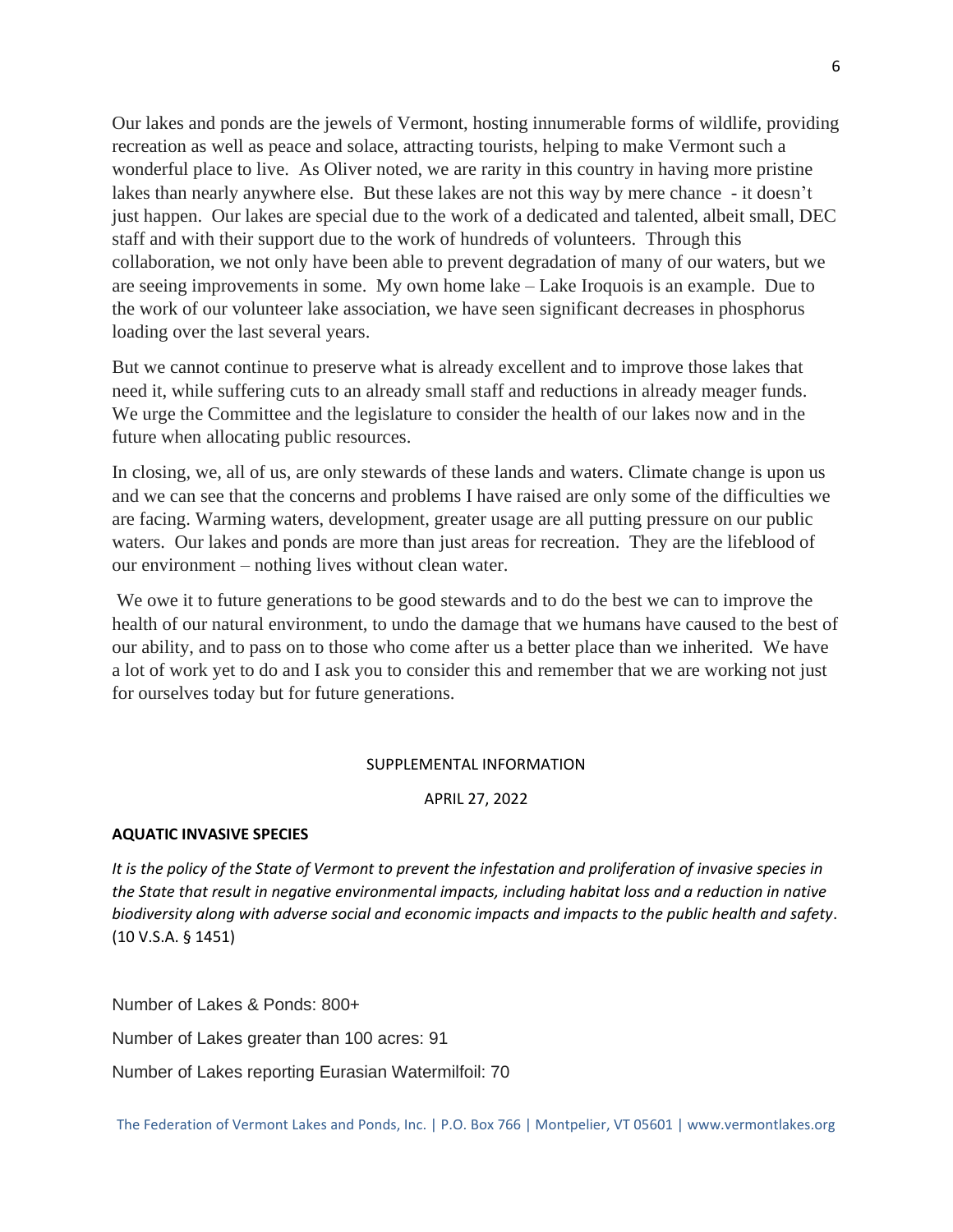Number of greeter programs: 32

Number with boat washers (recommended to ensure removal of all aquatic invasive species): 4 Number of boats inspected:

2012: approx. 18,000

2020: approx. 42,000

## **Sample Cost Estimates for Eurasian Watermilfoil (EWM) Control/Eradication**

Mechanical Harvesting: \$1000-\$2000/acre plus another \$500-\$1000 for disposal *(problems: fragmentation of plants which aids spread; indiscriminate - cuts all plants)*

Mechanical Hydro-raking: \$8000-\$10,000/acre *(problems: fragmentation, indiscriminate, disturbs lake bottom potentially releasing legacy phosphorus)*

DASH: \$10,000/acre *(problems: fragmentation, bottom disturbance, difficult to only remove EWM and not non-targe plants)*

Bottom barriers: \$10,000/acre *(problems: indiscriminate – kills everything underneath; can only be used for small areas)*

ProcellaCOR (herbicide): \$1000-\$2000/acre *(problems: may be controversial; can only treat 40% of littoral zone each year)*

## **THE FEDERATION OF VERMONT LAKES AND PONDS BOARD OF DIRECTORS STATEMENT ON REGULATION OF WAKE SPORTS APPROVED NOVEMBER 1, 2021**

The Board of Directors of the Federation of Vermont Lakes and Ponds (FOVLAP) recognizes and is concerned about artificially enhanced large wakes and the powerful propeller wash produced during wakeboarding and wake surfing activities. The artificially enhanced large waves and powerful propeller wash produced to facilitate wakeboarding and wake surfing recreation may have many negative impacts if these activities occur in waterbody locations that are too shallow or too close to shore.

Because the extreme waves associated with these activities are larger and travel farther than those from other water sports, the current 200-foot 'Shoreline Safety Zone' appears to be inadequate to dissipate the energy and power of these waves and their damaging impacts. According to a data-driven 2021 study in Georgia, at a 200-foot distance from a shoreline, wake surfing waves can be more than twice the height and five times the energy of the waves of a typical ski boat. Among the concerns raised about these waves and the manner in which they are generated are that they have the potential to:

• pose safety hazards to other boaters, anglers, people in the water or near-shore, on docks or moored boats:

• significantly increase the risk of lake-to-lake aquatic invasive species spread due to large capacity ballasts that cannot be fully drained of water and are effectively impossible to inspect or decontaminate;

• erode shorelines, undercutting trees and other vegetation, resulting in nutrient and sediment influxes that degrade water quality;

The Federation of Vermont Lakes and Ponds, Inc. | P.O. Box 766 | Montpelier, VT 05601 | [www.vermontlakes.org](http://www.vermontlakes.org/)